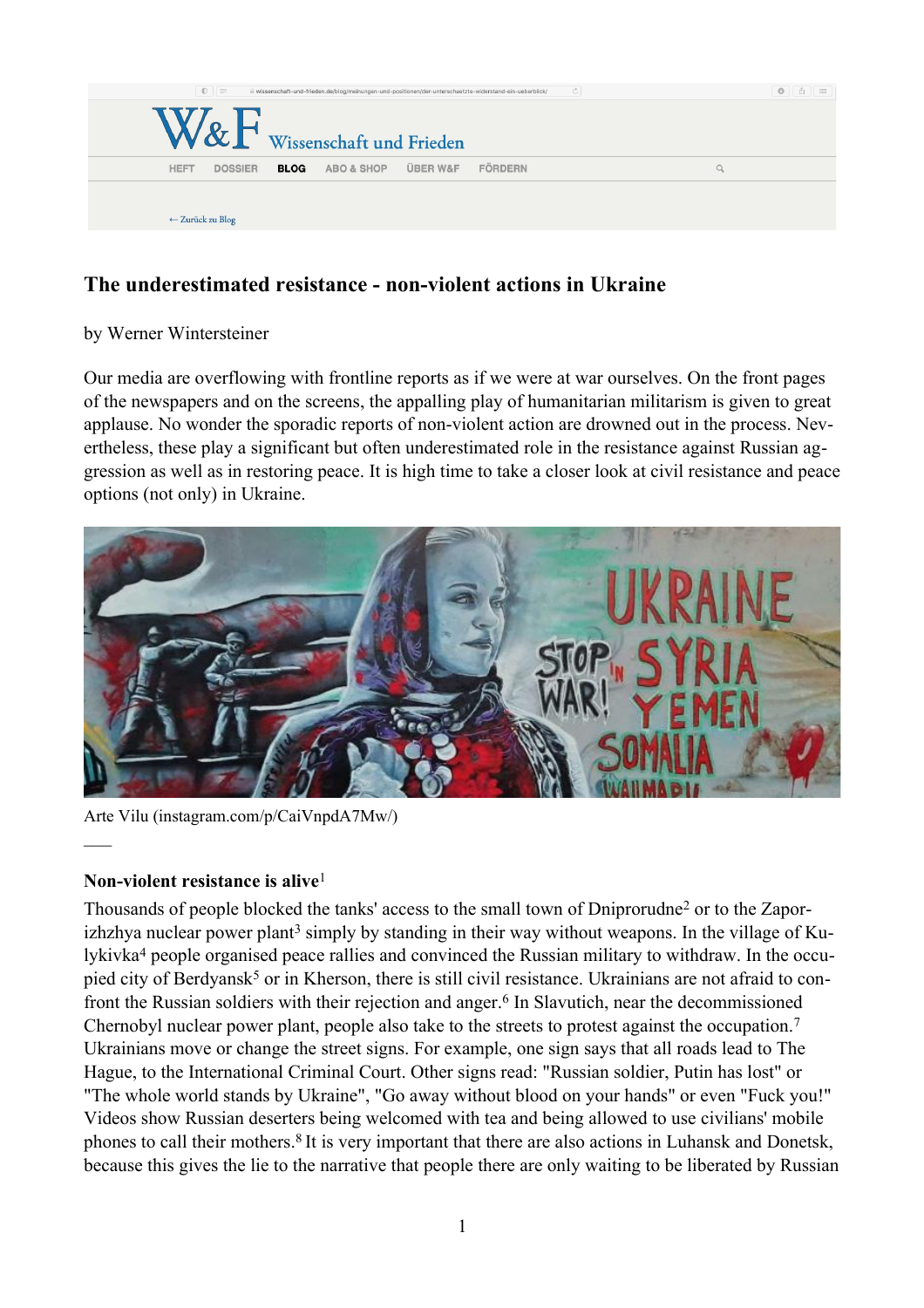troops. Ultimately, any other form of civil engagement can also be counted as an act of resistance: When residents set about cleaning up the streets immediately after a bombing and restore the conditions for a normal life as best they can, or when orchestras give concerts in the public squares of cities threatened by bombs, as well as all forms of humanitarian aid and assistance in fleeing ... Civil resistance in Belarus and especially in Russia itself is probably at least as important. For example, Belarusian railway workers or so-called cyber partisans have cut the rail connections to the neighbouring country at certain points in order to obstruct the transport of war material.<sup>9</sup> On the change.org platform, Belarusian believers are asking the Russian Orthodox Patriarch Cyril to do everything he can to stop the fratricidal war in Ukraine.<sup>10</sup> In Russia10 tens of thousands are risking their freedom and their lives in demonstrations, the number of those arrested alone is now estimated at 15,000. Hundreds of priests have criticised the war in an open letter<sup>11</sup>, as have individual members of administrative units and some oligarchs. "The Yabloko party, the majority of opposition politicians and activists, many local councillors across the country, and even individual deputies of the Duma and the Federation Council have publicly condemned the war. More than 1.1 million people have signed the anti-war petition of human rights activist Lev Ponomaryov. "12 Hackers break through the media blackout of state television and broadcast censored war images. Well-known TV anchors are giving up their jobs to stop spreading lies.<sup>13</sup> The most spectacular action was probably the courageous action of the TV editorMarina Ovsyannikova, who held a sign with a war protest in front of the running camera during the evening news. She is threatened with several lawsuits.14 In a creative way, quite a few people use the possibility to smuggle in war protests on restaurant rating sites. On Afisha.ru, for example, a review of one of Moscow's most popular fish restaurants reads: "Nice place! However, Putin has spoiled our mood with his invasion of Ukraine. Stand up against your dictator, stop killing innocent people! Your government is lying to you!"15 The fact that all these solidarity activities are taking place is already a small miracle of heroism under the repressive conditions in Russia and Belarus. It goes without saying that this resistance is strengthened when Russians protest against the war abroad, such as around 3,000 Russians living in the Czech Republic in Prague at the end of March.<sup>16</sup> And more and more well-educated people, over 150,000 so far, are leaving Russia in open or tacit dissent with the Putin regime.17 The Moscow prima ballerina Olga Smirnova resigned from the Bolshoi Ballet in protest (she was against the war with "all the fibres of her soul") and now dances in the Netherlands.<sup>18</sup> Nonviolent actions may only be pinpricks against the gigantic war machine, if one looks at it in purely military terms. But they have great strategic value in the longer term. This lies in their immense moral significance. For in any war, it is crucial that the combatants are convinced of the legitimacy of their cause. Non-violent actions encourage the population of the invaded Ukraine, demotivate the Russian soldiers and have an influence on public opinion in Russia. All this is reported here and there, but never put into context and understood as a spontaneous uprising rather than a consciously chosen strategy. Many of these protests may indeed be spontaneous, but many of the actions can be traced back to the fact that since the Maidan protests, and even more so since the war of 2014 and the occupation of Crimea, Ukrainian peace organisations have been systematically holding training sessions in the philosophy and methods of non-violent resistance. And apparently this has met with a positive response. There has been no lack of insightful concepts on how a non-violent rather than a (in any case failed) military approach to the seceded territories in Luhansk and Donetsk could be successful.<sup>19</sup> In any case, non-violence has been a seriously considered option among Ukrainians in recent years. At least, that is the result of representative studies.

#### **High esteem for non-violence**

A nationwide survey of a representative sample of 1,000 adults published in 2015 by the Kyiv Inter-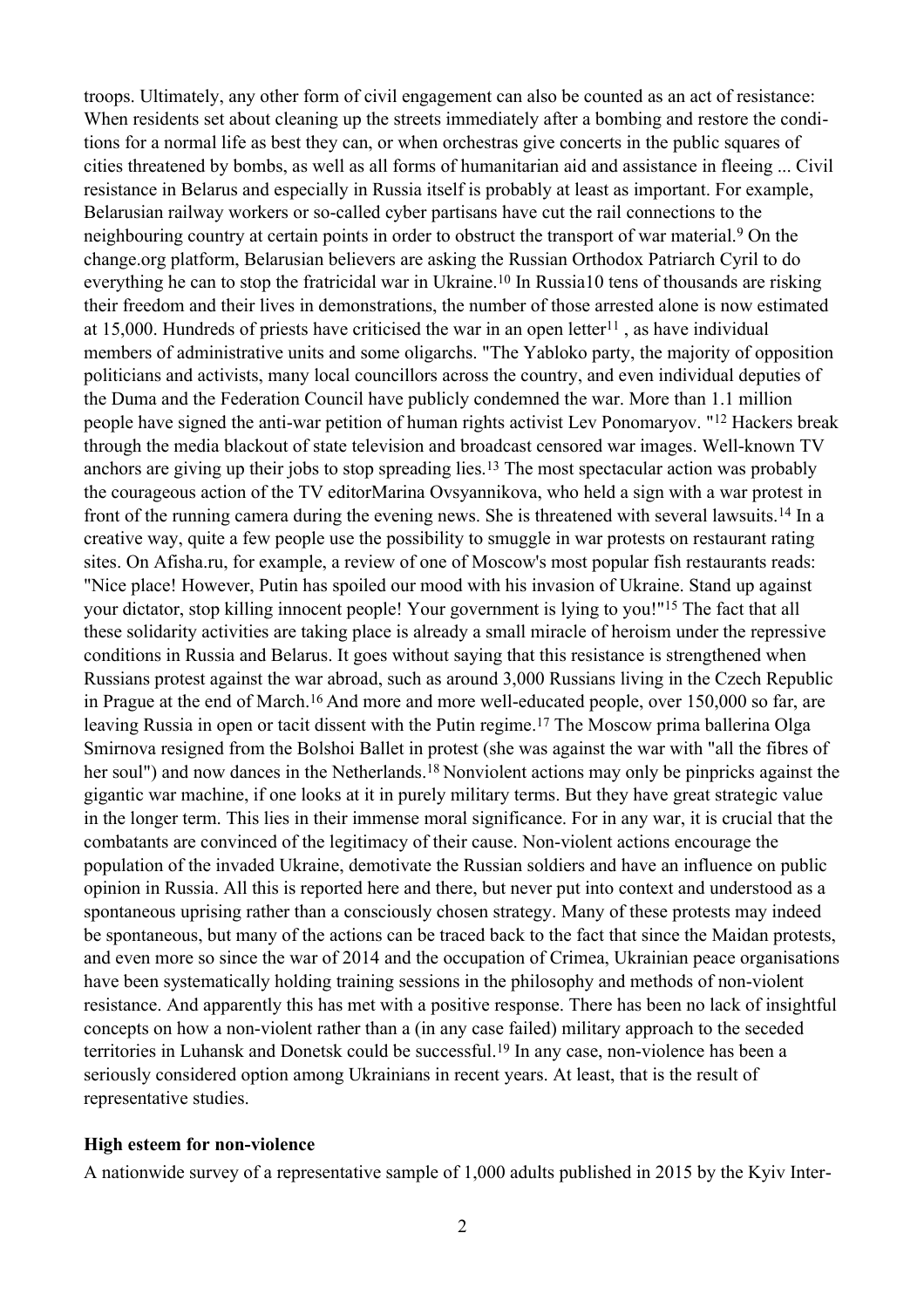national Institute of Sociology (KIIS) revealed a strong preference among the Ukrainian population for non-violent resistance. When asked how they would respond to foreign armed intervention or occupation of their homes, more than a quarter of respondents chose non-violent resistance as their main strategy, while just under a quarter opted for armed resistance. Similarly, when asked which means of defending their communities against militarily stronger foreign opponents would be more effective, 35% opted for non-violent civil resistance, 34% for military resistance. 44%) believed that this could be successful if Ukraine pursued political reforms and restored economic growth to raise the standard of living in the government-controlled area. This view was informed by the experience of the non-violent mobilisation and civil resistance of the Donbas miners in the struggle for Ukrainian independence between 1989 and 1991, with which more than a third of respondents were familiar.Less than a fifth were willing to participate in armed resistance at that time, according to the survey, while 65% of Ukrainians said they would refuse to take part in armed action. Three-fifths, on the other hand, favoured non-violent resistance - in the form of strikes, boycotts, marches, slowdowns, absenteeism and refusal to work for the occupation authorities and/or pay taxes.20 For expert Peter Levine, Ukraine even has "the highest number of highly experienced non-violent resistance fighters in the world, thanks to the successful 'Revolution of Dignity' (2014)".<sup>21</sup> A new poll published in February 2022, about two weeks before the start of the Russian invasion, found a very high level of preparedness among the population (albeit with significant regional differences). Compared to an earlier survey in December 2021, this readiness has even increased significantly, from 33.3% to 37.3% for armed resistance and from 21.7% to 25% for civilian resistance. This means that before the outbreak of war 57.5% of Ukrainians (as opposed to 50.2% in December 2021) declared their willingness to resist.<sup>22</sup> In the meantime, the Ukrainian government has focused entirely on military resistance and can obviously rely on a broad majority of the population. As can be seen, this does not mean that non-violent resistance has disappeared.

#### **The strategic importance of nonviolence**

Not to be underestimated is the support of international experts, such as Maria Stephan and Erica Chenoweth, authors of the now classic book "Why Civil Resistance Works",23 who have also been active in the region for several years.24 This study of 100 years of "regime change" proves that nonviolence is far more successful and sustainable than armed insurrection when it comes to overcoming dictatorial regimes. Methods such as public protests, vigils, sit-ins, blockades, strikes or civil disobedience are used. When Ukrainians today opt for non-violence, they are pursuing several goals: First, they want to slow down and disrupt the military invasion. They also want to protect civilians, prevent violence against them and buy time for them to escape. The Russian armed forces and the population in Russia are to be made aware of the illegitimacy of their war, and the desertion of Russian soldiers is a declared goal. American veterans who had refused military service in Vietnam or Iraq are supporting them. Under the leadership of David Cortright, an opponent of the Vietnam War and now a professor at the Kroc Institute of the University of Notre Dame, they have written an open letter to the Russian soldiers. In it, they call on them not to take part in this unjust war and refer to the decision of the International Court of Justice (ICJ) in The Hague, which demands a stop to the invasion.<sup>25</sup> Ultimately, it seems, only resistance in Russia itself can bring about a change in the Putin regime's behaviour in the long run. But the majority of the Russian population is still more or less convinced by Putin's argument that he must defend himself against the aggression of the fascist-led neighbouring state.<sup>26</sup> Therefore, according to the strategists of non-violence, ways must be found to convincingly refute Putin's propaganda. Andre Kamenshikov, a local representative of Nonviolence International and the Global Partnership for the Prevention of Armed Conflict (GPPAC) in Kiev, proposes an international platform to support Ukraine, for a regular exchange on all issues of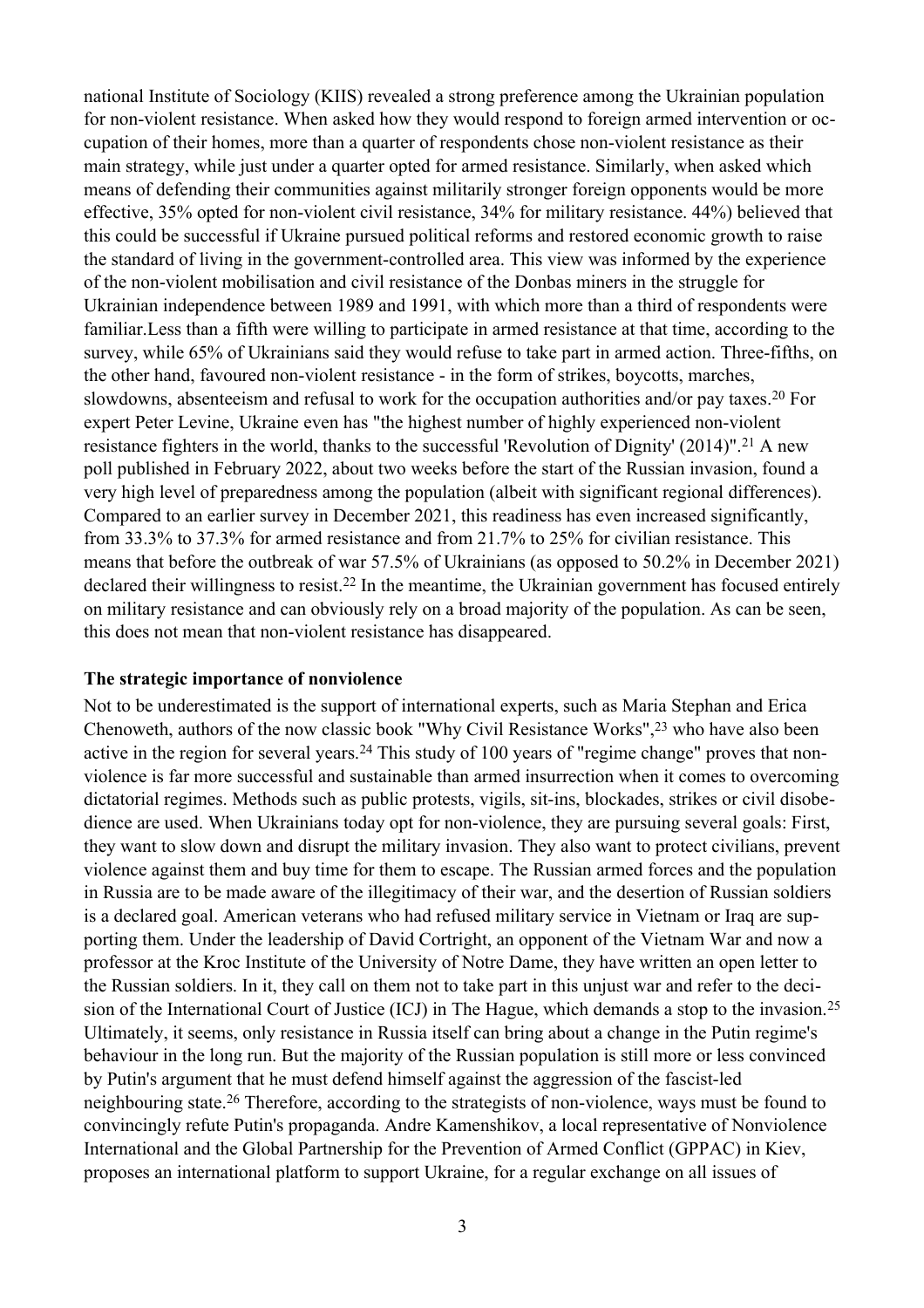nonviolence, not least on how to effectively counter the Russian leadership's information war against its own people.27 Experience in other cases shows that nonviolent campaigns can mobilise far more people and have better chances of success. Even those who rely on military resistance recognise the importance of non-violent action and consider it a "second front".28 Lithuania has even included "civil defence" in its 2014 national security strategy.<sup>29</sup>

### **The dark side of military resistance**

But nonviolence as a strategy of resistance must not be an appendage of military resistance in the long run. The idea of nonviolence must not be misused for violent purposes. It must be embedded in a non-violent political vision for the long-term development of the region in order to actually offer a perspective and develop its potential. This is where the difference to military options really becomes apparent. For even if the Ukrainian resistance to Russian aggression is justified and has successfully thwarted the strategy of a quick victory for the invaders, the military struggle inevitably has its downsides. By responding to violence with violence, great human losses and the destruction of many cities have to be accepted. The Ukrainian peace movement criticises its government for not being interested enough in a negotiated solution. Western arms supplies and support for its propaganda war kept Selenskyj from seeking peaceful solutions. The continuation of the war, as well as the "destructive economic sanctions", is only in the interest of the arms industry. "Diplomacy is failing because all sides are investing too much in war and too little in diplomacy." <sup>30</sup> The harder the war is waged, the more the respective opponent is demonised, the more difficult it is to return to the negotiating table.Organisations like the Ukrainian Pacifist Movement (UPM), founded in 2019, have the courage to speak out against the prevailing mood, to reject the logic of war in principle and to stand up for the unpopular peaceful solution. It is by no means passive, but opposes the Russian invasion with all its might, but also refers to the larger context in which Ukraine serves as a battlefield in the competition between the USA and Russia. In a statement, it notes as its demands:

- Fulfilment of the 2015 Minsk Peace Agreement;
- Withdrawal of all troops;
- Termination of all deliveries of weapons and military equipment;
- Cancellation of general mobilisation of the population for war, propaganda for war and enmity of peoples in the media and social media.

Beyond Ukraine, it demands:

- Global de-escalation and disarmament;
- Dissolution of all military alliances;
- $\bullet$  Abolition of armies and borders that separate people.<sup>31</sup>

These are, given the reality of war, very bold demands that seem hopeless. However, it is all the more important that such voices of reason are raised, which are not afraid to say the right thing simply because it is not accepted or even taken seriously by the vast majority. Yurii Sheliazhenko, Secretary of the UPM and Board Member of the European Bureau for Conscientious Objection, points out: "In the seven decades following the Second World War, the great powers have only expanded their war machines and destroyed the environment. Worryingly, global military spending has almost doubled since the end of the Cold War. Sheliazhenko not only exposes the hypocrisy of the pretexts for the Russian invasion, but also criticises the denial of language rights to the Russian-speaking population in Ukraine and the US war policy around the world. All the warring parties, he says, accuse the other side of lack of democracy and the existence of fascist groups, and indeed there are fas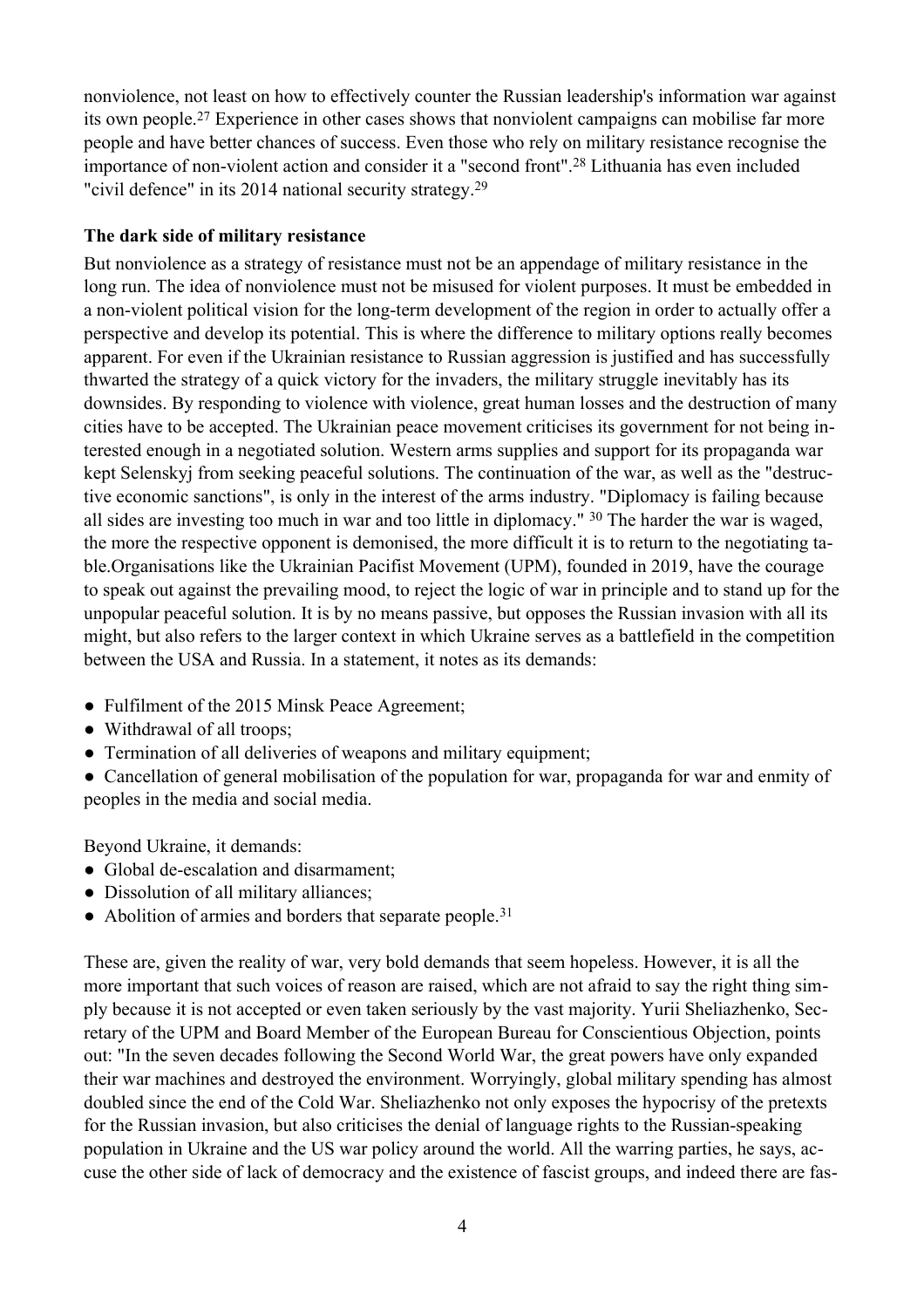cists in both countries - the Varyag Battalion and the Russian National Unit (RNE) on the Russian side, and the Azov Battalion and Right Sector on the Ukrainian side. But neither side is taking action against its own fascists. If states are institutions to keep peace, every warring state is a "failed state". Thus, one can never escape the trap of violence.<sup>32</sup> Sheliazenko is thus committed to a consistent peace logic, as it is also expressed in a statement by German-speaking peace researchers (published shortly before the beginning of the war 2022).<sup>33</sup>

#### **Short- and long-term visions of peace**

In the West, the Ukrainian narrative that the country is fighting for the values of democracy is uncritically shared. But the truth is more complicated, according to the German historian Jörg Baberowski: "This war is not a conflict between liberal democracy and autocracy, because most Ukrainians are much more conservative in their political views than one would like to believe in this country".34 Yet this narrative serves to further legitimise the military support of the Selensky government. A pacifist approach is therefore more cautious in this respect. The essential difference between the military and the civilian option, however, is that the military option is based on a very short-term perspective: resistance with ever more and more efficient weapons in order to force the actually vastly superior opponent to retreat; flanked by the most severe economic sanctions, which are intended to isolate Russia and almost cripple its economy; reduction of Russia to a pariah state, as US President Joe Biden has put it.<sup>35</sup> According to military logic, this makes sense, but this option does not give a thought to what a subsequent peace agreement might look like. The basic idea of any peace solution, a solution for all sides involved, a common security and peace architecture, is totally lost sight of. The non-violent option, on the other hand, always thinks beyond the immediate conflict and includes the overall context. It relies on negotiations instead of continuing the war. Unfortunately, as Jörg Baberowski states: "If Putin cannot leave the battlefield while saving face, there will be no peace. "36 All direct and indirect parties to the conflict must press for a negotiated solution, as UN Secretary-General António Guterres never tires of repeating. The former President of Costa Rica and Nobel Peace Prize laureate Oscar Arias, together with a number of other Nobel Prize laureates, has also appealed to Ukraine, Russia and all the major powers in this regard.37 Even if it seems hopeless at first glance to aim for long-term goals in the midst of war, the Ukrainian pacifists are convinced that only through such a fundamental reorientation can a new view of the conflict be taken. In this sense, Yurii Sheliazhenko opens up the perspective of the long-term overcoming of nation states, since the logic of the nation state inevitably pushes for ethnic homogenisation within fixed borders. His grand cosmopolitan vision is "the one people of the earth", united in their diversity. And he quotes the British writer H.G. Wells, who wrote 100 years ago: "A sense of history as the common adventure of mankind is as necessary for peace within as it is for peace between the nations. "38 The Ukrainian thinker's idea of the human community of destiny is very close to the idea of the "homeland Earth" of the French philosopher Edgar Morin39. Sheliazhenko appeals not only to his compatriots not to give up fantasy and imagination, because people trade according to their imagination. "In order to stop the war, it is important to overcome the discourse of fear in favour of a discourse of hope for a better future." Fear leads to violence, but hope leads to peace. But he does not stop at this abstract level. For it is precisely from a cosmopolitan point of view that a solution to the conflict is easier to imagine - beyond the withdrawal of Russian troops and the neutralisation of Ukraine. The great powers would have to give up their bloc confrontation, return to disarmament and sign the treaty banning nuclear weapons. The territorial issues of Ukraine regarding Donbass and Crimea could be resolved in such a climate through negotiations, if all sides are given the right to put forward their negotiating points.<sup>40</sup> As a concrete step, Sheliazhenko proposes an "independent public commission of experts "40 as mediators in this war. "We can create a better world without armies and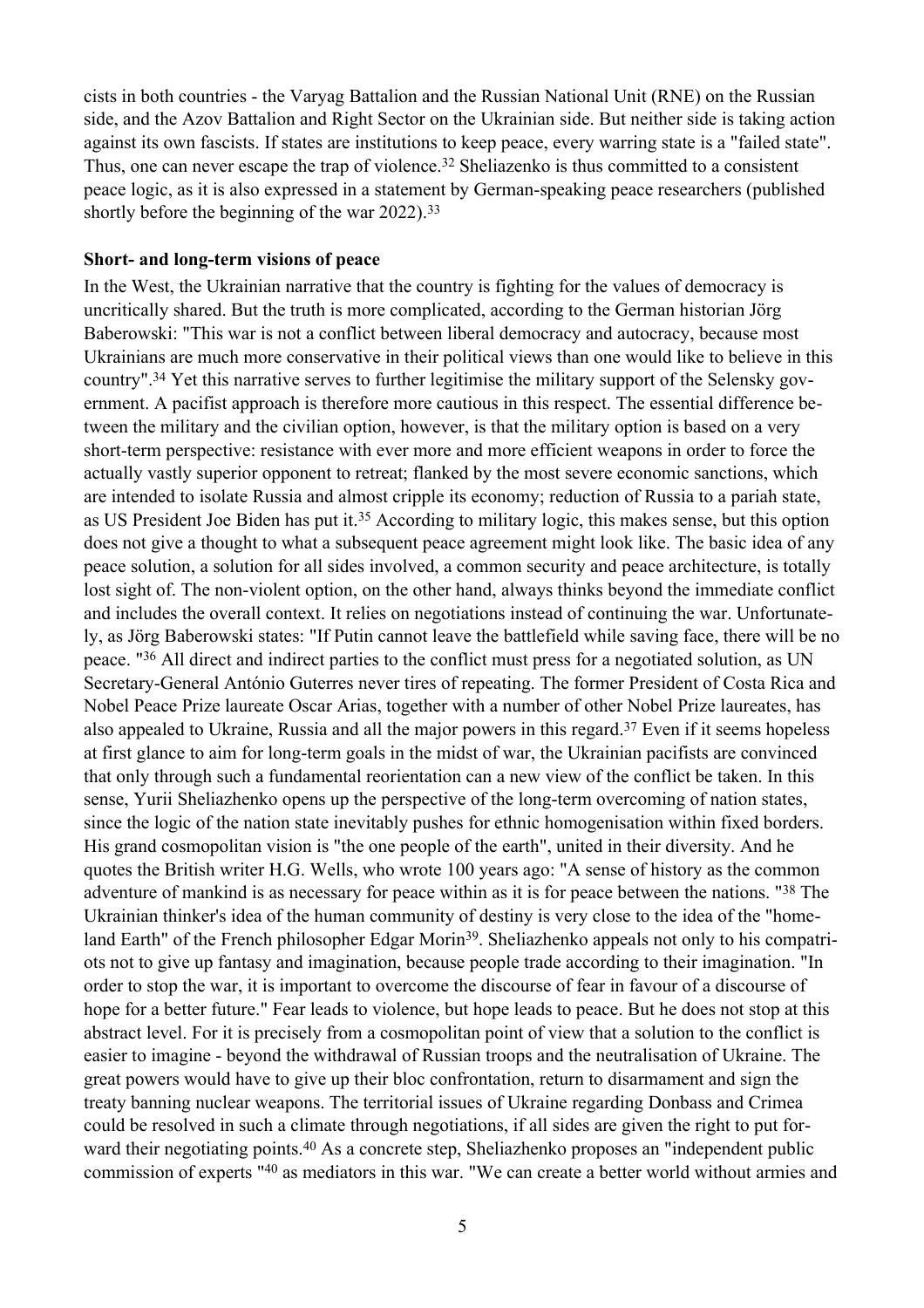borders, a world governed by the great powers of truth and love, uniting East and West.<sup>41</sup>

### **What we can do as a civil society**

Of course it is the decision of the Ukrainian people how they want to shape their defence against Russian aggression. The UN Charter explicitly allows for armed resistance against an aggressor. But Western civil society has an important role to play in contributing to a peace settlement, over and above any absolutely essential humanitarian support. It must not underestimate its importance. I see three areas of activity:

first, it must support the peace forces in Ukraine, Belarus and Russia with all its might. The peace researcher Eli S. McCarthy of Georgetown University, USA, proposes five points in this regard:<sup>42</sup>

1. dissemination and strengthening of existing non-violent forces in Ukraine and Russia;

2. support for "Unarmed Civilian Protection" (UCP) by donors, governments and multilateral institutions;

3. all parties to the conflict, including the respective enemies, must not be demonised but re-humanised: This concerns the language, the "labelling", i.e. the labelling of the other, and the narratives chosen.

4. Ukrainian President Selenskyj should be encouraged to sign an agreement with Russia on ending thewar in order to gain leeway for resolving all outstanding issues.

5. A wave of "strategic delegations" with unsuspicious personalities should be organised to establish humanitarian air bridges to gain time and space in the hope that eventually a ceasefire can be achieved.

I would add:

6. welcoming conscientious objectors from all sides, because this encourages those who do not want to take up arms and increases the legitimacy of pacifist positions.

In addition to supporting the peace forces in Ukraine, as well as in Belarus and Russia, the second task is to intervene in the debate in our countries and in the European Union on the political conclusions to be drawn from this war.<sup>43</sup> So far, the dominant narrative is clearly that we need to break free economically from Russia's dependence on fossil fuels and undertake an unprecedented arms buildup. But the world will certainly not be made more peaceful by a new arms race. The frantic calls for security through more weapons seem to distract us from examining more closely why Putin expected not to meet too much resistance from the West. It was not a question of a stronger or weaker arming of NATO - after all, NATO is not intervening directly in the war now, that much common sense can just be found. Rather, Putin has seen how easily he succeeds in integrating and corrupting the political class and leading economic captains in Europe into his system. Western Europe's dependence on Russian fossil fuels, so deeply regretted today, was largely established after the occupation of Crimea and the equipping of the rebels in the Donbas. Instead of a spiral of arms, we need a political turnaround. The third task is civil society conflict management. Peace in Ukraine and Europe is not a sprint but a marathon. Civil society could make an important contribution by creating channels of communication between the adversaries. The "Interactive Problem Solving Workshops" developed by Herbert C. Kelman at Track 2 or Track 3 level could be used as a model.<sup>44</sup> It would be a matter of releasing intellectual energies for creative solutions in a protected atmosphere and building up a basis for discussion at civil society level. Instead of indiscriminately boycotting all Russian institutions, one should try to enter into dialogue with reasonable forces, even if they have not yet broken with all aspects of Putin's policy. However, in an atmosphere of emotional tension - including justified anger at the Russian invaders, concern about the fate of the Ukrainian population and the feeling of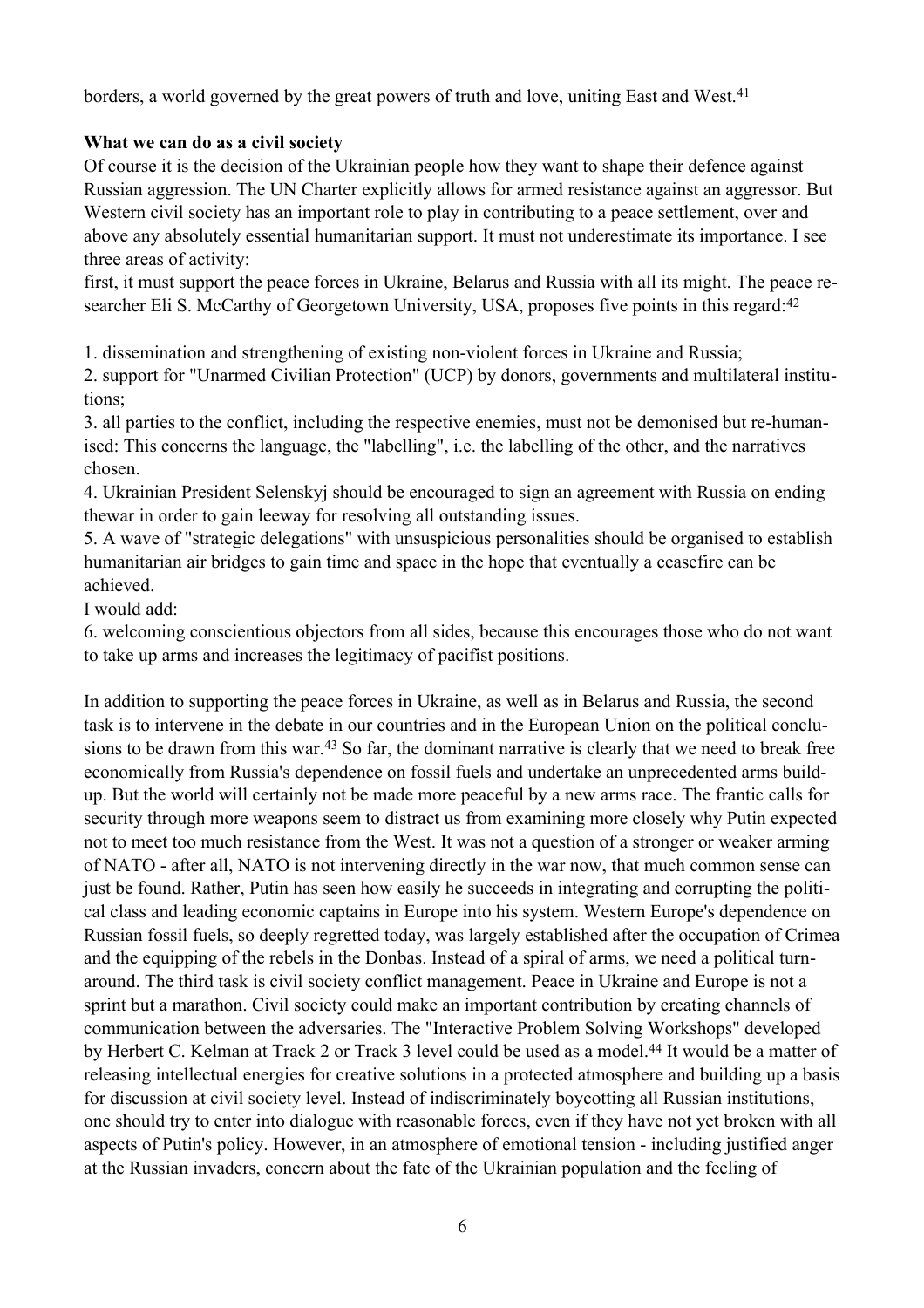powerlessness in the face of the ongoing war - pacifist positions have a very hard time being heard and taken seriously at all. One is reminded of the situation at the beginning of the Iraq war in 2003, when all voices of reason were wiped off the table by equating Saddam Hussein with Hitler for the war, or in 2011, when the defence of human rights had to be used to justify the military intervention in Libya. Both cases of "bellicism plus a moral cudgel" had a disastrous outcome. A sharp confrontation with the rampant bellicism is unavoidable, so that perhaps we can still succeed in creating today what was neglected after 1989 - namely a European peace and security architecture. It would be the realisation of what Mikhail Gorbachev intended with the beautiful image of the "common European house".

Status: 4 April 2022

## **Footnotes (sources and literature):**

1 The League for Social Defence has compiled a list of links with contributions on non-violent resistance to the Ukraine war.

https://www.soziale-verteidigung.de/artikel/ziviler-widerstand-gegen-krieg-ukraine. Further examples, which cannot all be included here, can be found in a blog by Bryan Carey of 14.3. 22 (https://www.peacecatalyst.org/blog/2022/3/14/ukraine-reflections-pacifism-violence-and-nonviolent-resistance) and in the very readable essay by Peter Levine "Prospects for nonviolent resistance in Ukraine and in Russia" (). (https://peterlevine.ws/?p=25702).

2 https://www.sueddeutsche.de/politik/konflikte-unbewaffnete-ukrainer-stellen-sich-panzern-entgegen-dpa.urn-newsmldpa-com-20090101-220228-99-321252 3 https://www.heise.de/news/AKW-Saporischschja-Ziviler-Widerstand-gegen-russisches-Militaer-6536407.html

4 https://www.democracynow.org/2022/3/1/ukrainian\_pacifist\_movement\_russia\_missile\_strike

5 https://www.handelsblatt.com/politik/international/ukraine-krieg-der-widerstand-von-berdjanskhaut-ab-solange-ihrnoch-am-leben-seid/28122448.html

6 https://www.rferl.org/a/ukraine-civil-resistance-russian-aggression/31728966.html

7 https://www.zeit.de/politik/ausland/2022-03/krieg-ukraine-aktuell liveblog#event\_id=ekJGjm7F6jV4hRrBP1iK

8 https://www.mirror.co.uk/news/world-news/russian-soldier-breaks-down-tears-26372773

9 https://www.zeit.de/politik/ausland/2022-03/cyberpartisanen-belarus-sabotage-russland-ukrainekrieg/komplettansicht

10 The Culture of Peace News Network (CPNN) has compiled a fairly comprehensive and constantly updated list of all the Russian voices against the war: https://cpnn-world.org/new/?p=26666 as well as https://cpnnworld.org/new/?p=26914. See also CPNN Bulletin April 1, 2022: https://cpnnworld.org/new/?p=27012.

11 https://www.vaticannews.va/de/welt/news/2022-03/russland-priester-aufruf-krieg-beendenmoskauer-patriarchat.html; https://www.rferl.org/a/russia-orthodox-clerics-stop-war-ukrane/31730667.html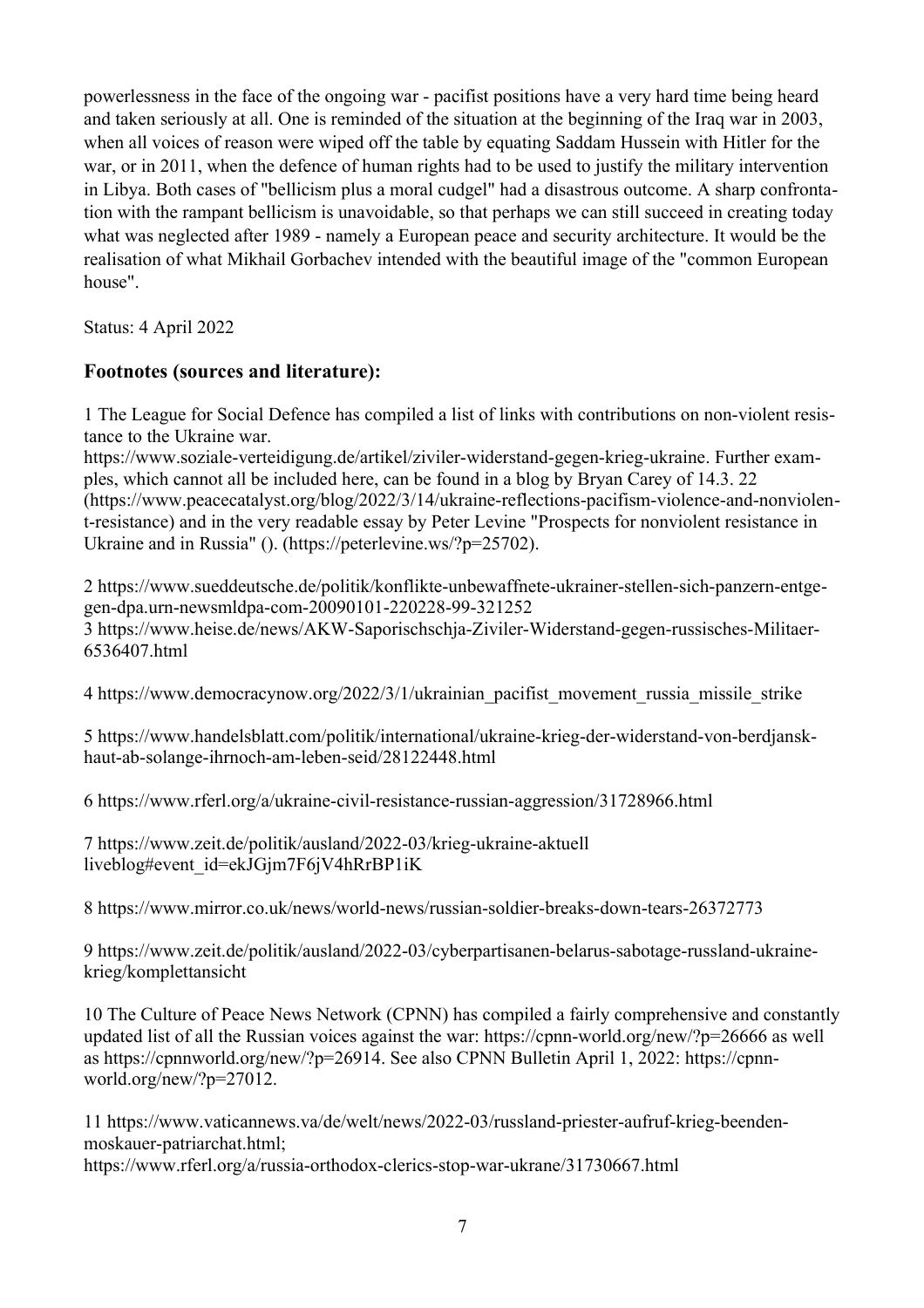12 https://cpnn-world.org/new/?p=26666 (own translation).

13 https://edition.cnn.com/europe/live-news/ukraine-russia-putin-news-03-15- 22/h\_878a6439a37f03aff2ebdc8c9f5758f2

14 https://www.derstandard.at/story/2000134415824/neues-verfahren-gegen-owssjannikowa-wegenprotests-im-russischenstaatsfernsehen

15 https://www.news18.com/news/buzz/ukraine-calls-for-russian-eateries-google-reviews-to-beflooded-with-war-news-4838615.html

16 Die Zeit, 26.3. 2022, https://www.zeit.de/politik/ausland/2022-03/krieg-ukraine-aktuellliveblog# event\_id=ekJJcD8w2PpW7XVB9DJe

17 https://www.nzz.ch/feuilleton/joerg-baberowski-aus-dieser-schwaeche-wachsen-die-unermesslichen-greuel-des-kriegesld.1677580 18 https://www.focus.de/kultur/vermischtes/krieg-moskauer-primaballerina-tanzt-nach-protestinamsterdam\_id\_69416345.html

19 See the Manifesto of Civilian-led Nonviolent Defence and Resistance for Ukraine from 2015: https://voxukraine.org/en/manifesto-of-civilian-led-nonviolent-defense-and-resistance-for-ukraine/. 20 See: https://politicalviolenceataglance.org/2015/10/12/to-kill-or-not-to-kill-ukrainians-opt-fornonviolent-civilresistance/, published on 12 Oct. 2015. The original study is published at: http://kiis. com.ua/?lang=ukr&cat=reports&id=546&page=1. 21 https://peterlevine.ws/?p=25702 (own translation)

22 https://www.kiis.com.ua/?lang=eng&cat=reports&id=1099&page=1

23 Erica Chenoweth/Maria J. Stephan (2011): Why Civil Resistance Works. The Strategic Logic of Nonviolent Conflict. New York: Columbia University Press.

24 https://www.youtube.com/watch?v=CcttVAA-\_-0 25 Ibid.

26 A December 2021 poll, however, found that at that time only a small percentage of the Russian population supported a possible war against Ukraine:

https://www.washingtonpost.com/politics/2022/02/11/russia-maybe-about-invade-ukraine-russiansdont-want-it/. In a March 2022 poll, 58% of respondents support the war, 23% oppose it (https://www.washingtonpost.com/world/2022/03/08/russia-public-opinion-ukraineinvasion/). Surveys that ask more precisely about age and information channels for making judgements come to the following conclusion in March 2022: Support for Putin's war rises rapidly with age and exclusive use of state information sources. state information sources: from only 29% among 18-24 year-olds to 72% among Russians over 51 years of age. years. (https://ironcurtain.substack.com/p/what-do-pollssay?s=r)

27 Ibid.

28 https://politicalviolenceataglance.org/2022/03/11/can-nonviolent-civil-resistance-stop-putin/

29 https://www.washingtonpost.com/politics/2022/03/14/russia-protests-ukraine-resistance/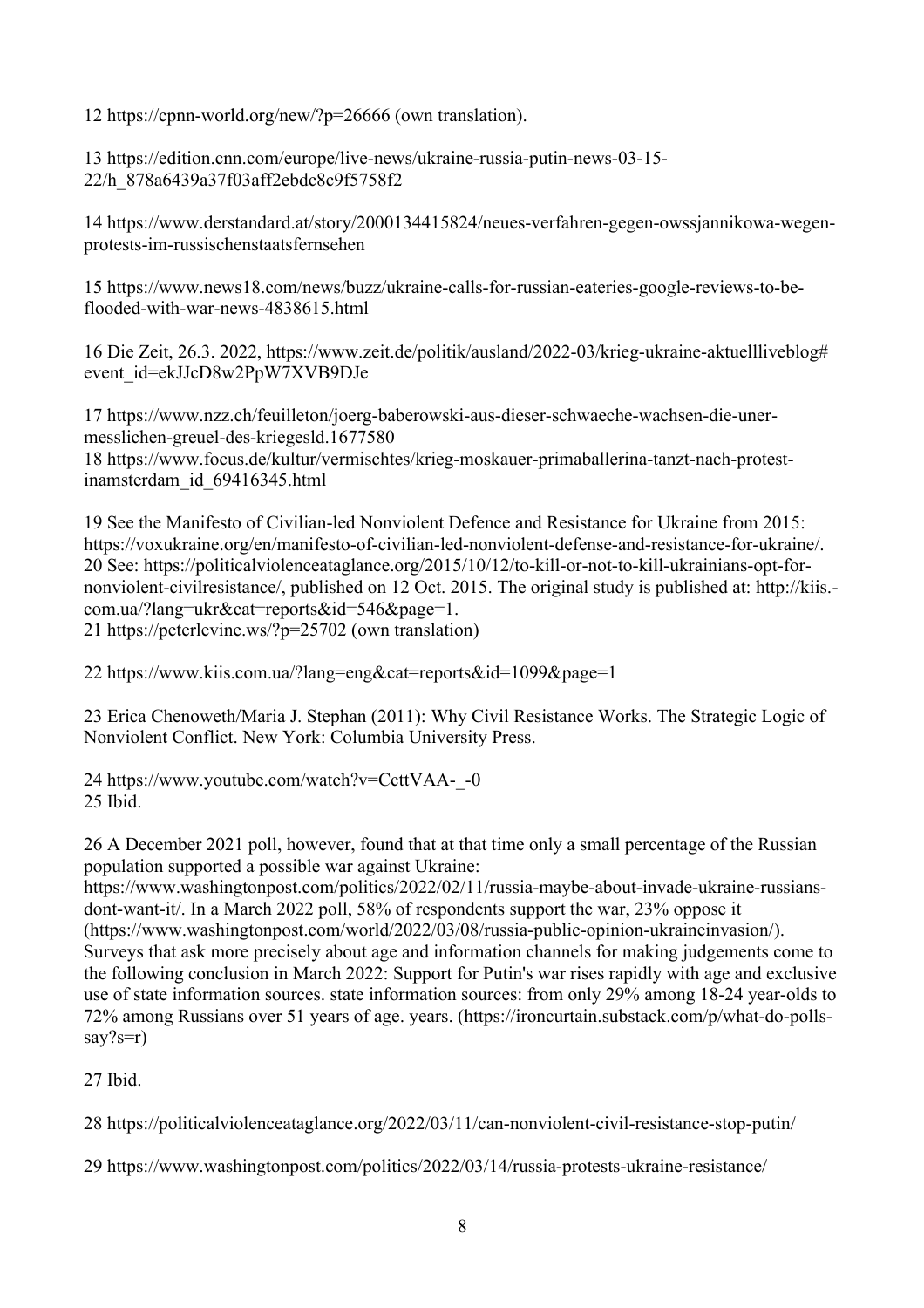30 The entire following passage and all verbatim quotations are based on Sheliazhenko's programmatic speech about a week after the Russian invasion of Ukraine. week after the Russian invasion of Ukraine: https://youtu.be/27co5-TuP-8. See also his interview in democracy now! of 1. 3. 2022. (https://www.democracynow.org/2022/3/1/ukrainian\_pacifist\_movement\_russia\_missile\_strike).

31 Quoted from: https://cpnn-world.org/new/?p=26395.

32 https://youtu.be/27co5-TuP-8

33 AG Friedenslogik: Für konsequent friedenslogisches Handeln im Ukraine-Konflikt. Statement from the AG Peace Logic of the Platform for Civil Conflict Transformation (17 February 2022).

34 https://www.nzz.ch/feuilleton/joerg-baberowski-aus-dieser-schwaeche-wachsen-die-unermesslichen-greuel-des-kriegesld. 1677580

35 https://www.faz.net/aktuell/politik/ausland/biden-verschaerft-nach-ukraine-angriff-die-sanktionen-gegen-russland-17831291.html

36 https://www.nzz.ch/feuilleton/joerg-baberowski-aus-dieser-schwaeche-wachsen-die unermesslichen-greuel-des-kriegesld. 1677580

37 https://www.project-syndicate.org/commentary/negotiations-putin-ukraine-us-eu-only-way-forward-by-oscar-arias-2022-03

38 Herbert G. Wells (2015 [1920]): The Outline of History: Being a Plain History of Life and Mankind. Andesite Press.

39 Edgar Morin/Anne Brigitte Kern: Heimatland Erde. An Attempt at Planetary Politics. Vienna: Promedia 1999. See also the campaign of the same name by the Peace Research Institute ASPR in Stadtschlaining (Austria):

https://www.aspr.ac.at/en/education-training/aspr-campaigns/homeland-earth#/.

40 https://youtu.be/27co5-TuP-8

41 Ibid.

42 https://wagingnonviolence.org/2022/03/5-ways-to-support-courageous-nonviolent-resistance-inukraine/

43 This position coincides with the proposals Sheliazhenko makes to Western civil society in a letter dated 11.3.22 to the author: humanitarian aid, the creation of an international public opinion that advocates non-violent solutions, and education for peace and non-violence. solutions, and education for peace and non-violent global citizenship.

44 Herbert C. Kelman (2017): Resolving deep-rooted conflicts. Essays on the Theory and Practice of Interactive Problem-Solving. Edited by Werner Wintersteiner and Wilfried Graf. London: Routledge.